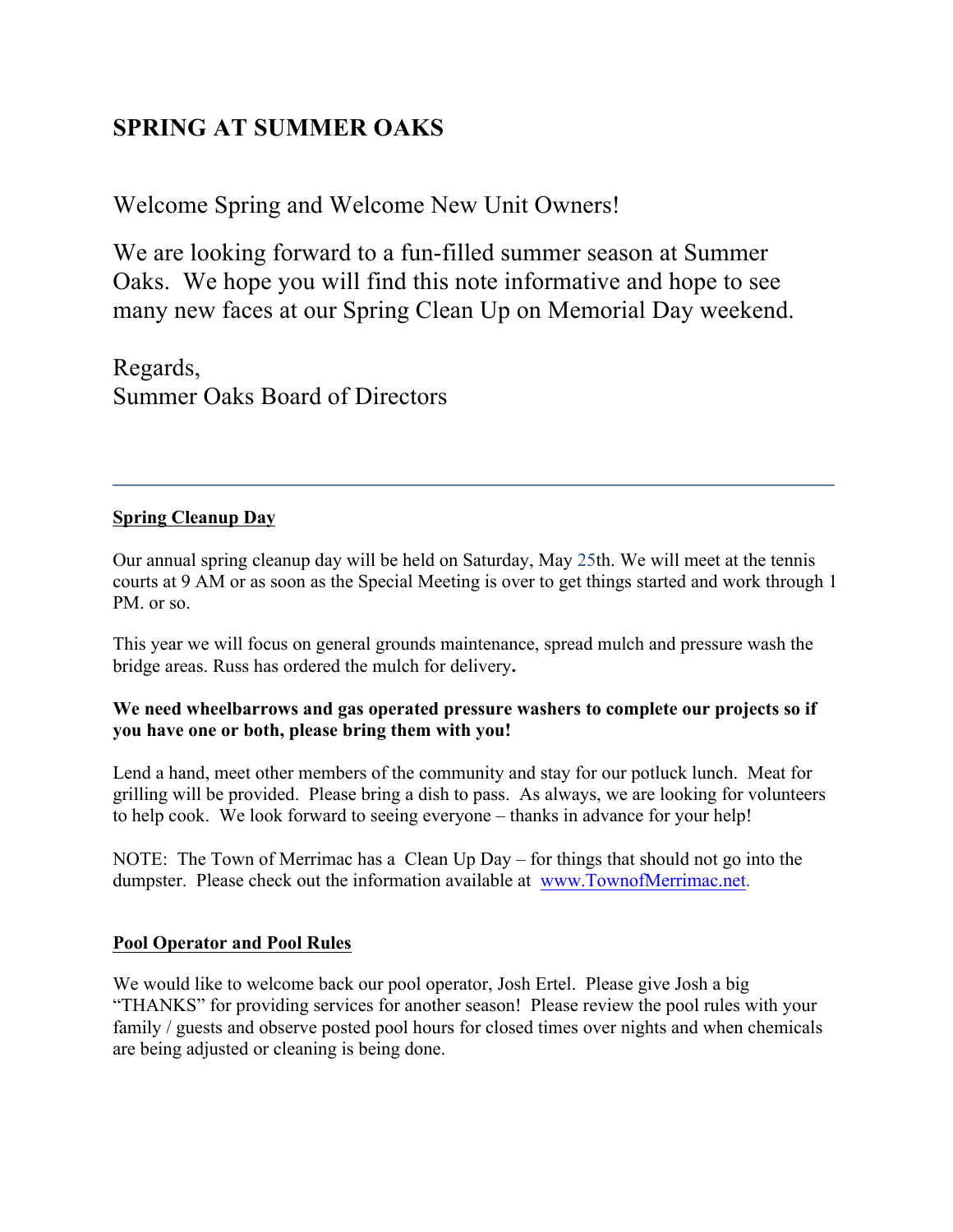Badger Pools recently completed the replacement of the waterline tile band before this season's opening. Wi-fi will again be available at the pool—enjoy!

Note that when the pool is closed, a sign will be posted with the reason for the closure. Please respect the decision of the pool operator when the pool is closed, including for lightning (which is not always immediately evident, but pool operator must follow statutes for closing due to threat of lightning.)

If you have any questions about pool operations, you should contact the Property Managers during office hours or reference the pool rules on the website at www.socawisconsin.com, as follows:

The pool may be closed for maintenance, health conditions, or inclement weather as required by law.

- If rain prevents the people from seeing the bottom of the pool.
- If there has been rain, thunder or lightening and the storm is projected to continue.
- Lightning within a 30 mile radius.
- Mechanical breakdown.
- Fecal matter.
- Any time the pool cannot meet the state codes for the safety, maintenance and operation of pools and water attractions.
- GLASS IS NOT PERMITTED IN THE POOL AREA. Broken glass will require a 1-2 week shutdown of the pool as it is required by law in this circumstance to be drained and cleaned. Unlike professional water parks, we do not have chemical feeders and have to condition and treat the water back to legal standard. This causes hardship for people not being able to use the pool and extra expense to the association.

**When the gates are locked, the pool is closed.** Jumping the fence is considered trespassing and will be prosecuted. The pool is open daily from 9am - 10pm from May 15th through the 1st Sunday in October. Weather permitting.

## **Landscaping**

Please welcome our new lawn maintenance company—please welcome Allan and his team from AJZ Landscape. We are excited to have them on our property and they come with high recommendation. Thank you to Shawn Schell for his many loyal years of service to Summer Oaks.

Any comments, concerns, or suggestions regarding grounds, please forward to our building and grounds chair, Russ Krella.

# **Grounds and Pets**

Please observe good common sense and pay attention to the rules regarding grounds and pets. Particularly, abide by leash laws, clean up after pets and do not walk pets inside pool area or tennis courts.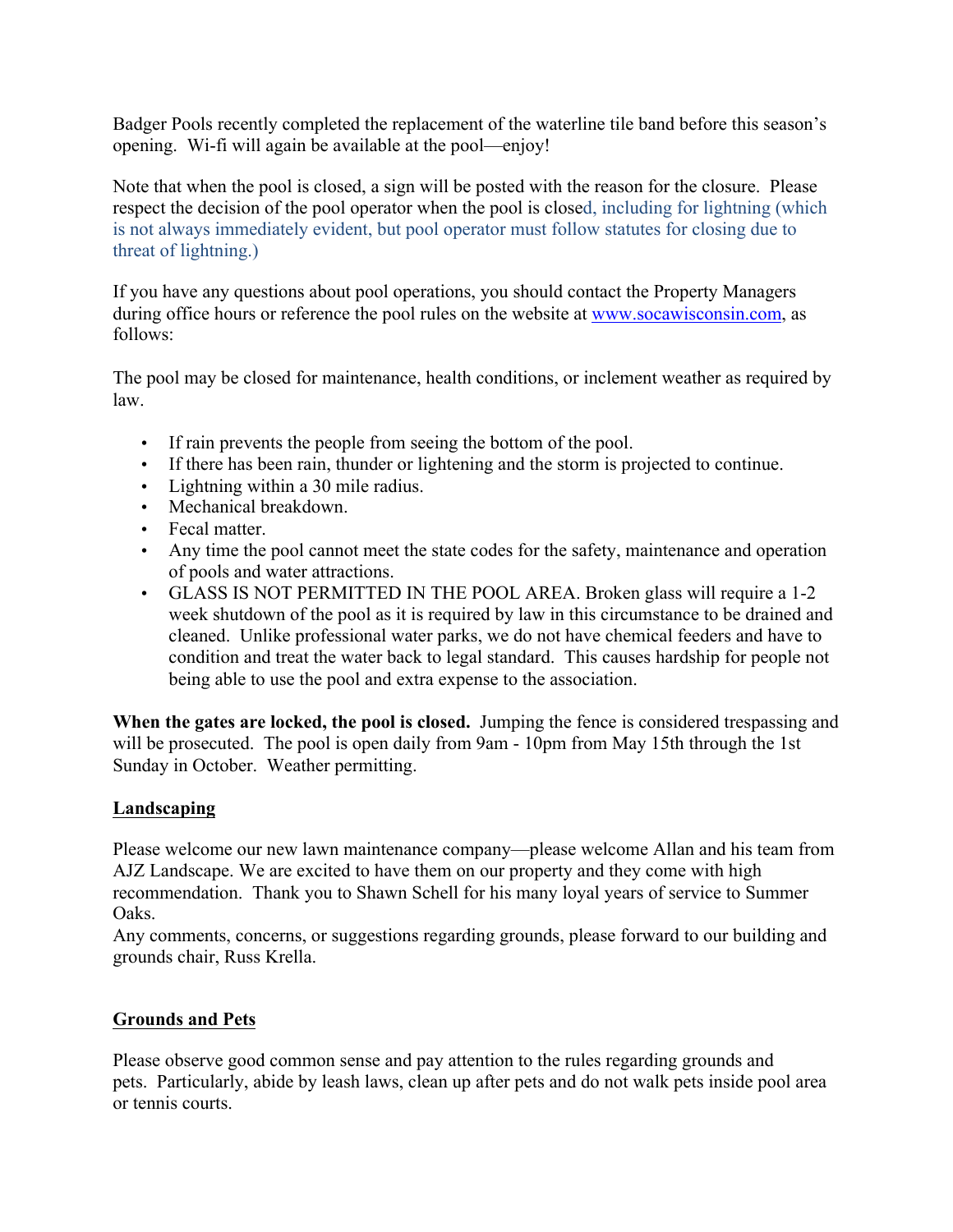As the Pet Registry is now in place, please notify the Property Managers if you get a new pet to update the Pet Registry for your unit. Please also update rabies and local licensing requirements and send that in also for the Pet Registry.

**Remember NO driving on any lawn areas** as we have numerous septic fields that are easily damaged by this.

#### **Dumpsters**

This winter we have experienced a multitude of issues at the dumpster areas, including trash bags and large items not being placed in the container, loose trash around the dumpster base, and broken glass around the dumpsters. This is unsightly and in some cases dangerous. We ask for everyone's cooperation for proper disposal of trash to keep good curb appeal.

If a unit owner or the Association have placed a roll-off dumpster for a special project, we ask that you refrain from throwing your trash in it and instead us the permanently placed dumpsters provided by the Association.

Residents may NOT discard televisions, electronic equipment, microwaves, grills, furniture etc. as it costs the Association extra fees. Also, any items they want to discard MUST fit into the dumpster. Contact the Property Managers or Tim's Trucking directly for assistance with large item removal, payment and coordination.

Also should you notice non-residents using our dumpsters, please provide a license plate number and vehicle number to the Property Managers.

#### **Boat and Trailer Parking**

Remember, no vehicle, boat, trailer, snowmobile, motor home, etc. may be stored on condominium property. The Board will be enforcing this rule and violators will have their boats / trailers removed at their own expense. Please note that you may not store your boats, trailers, etc. on the storage unit property owned by John Kassner unless you make arrangements with him.

#### **2019 Building and Grounds Projects**

This year we will be working on the following items as budgeted and assessed at the Annual Meeting in October of last year:

- Siding for Unit 57
- Siding for the "Greys", buildings  $8 \& 9$
- Walkway and retaining wall at building 1

The Board is working with Deano to finish the walkway project that did not get completed in 2018 as scheduled.

The tank for the private water system was also recently cleaned per the DNR requirements.